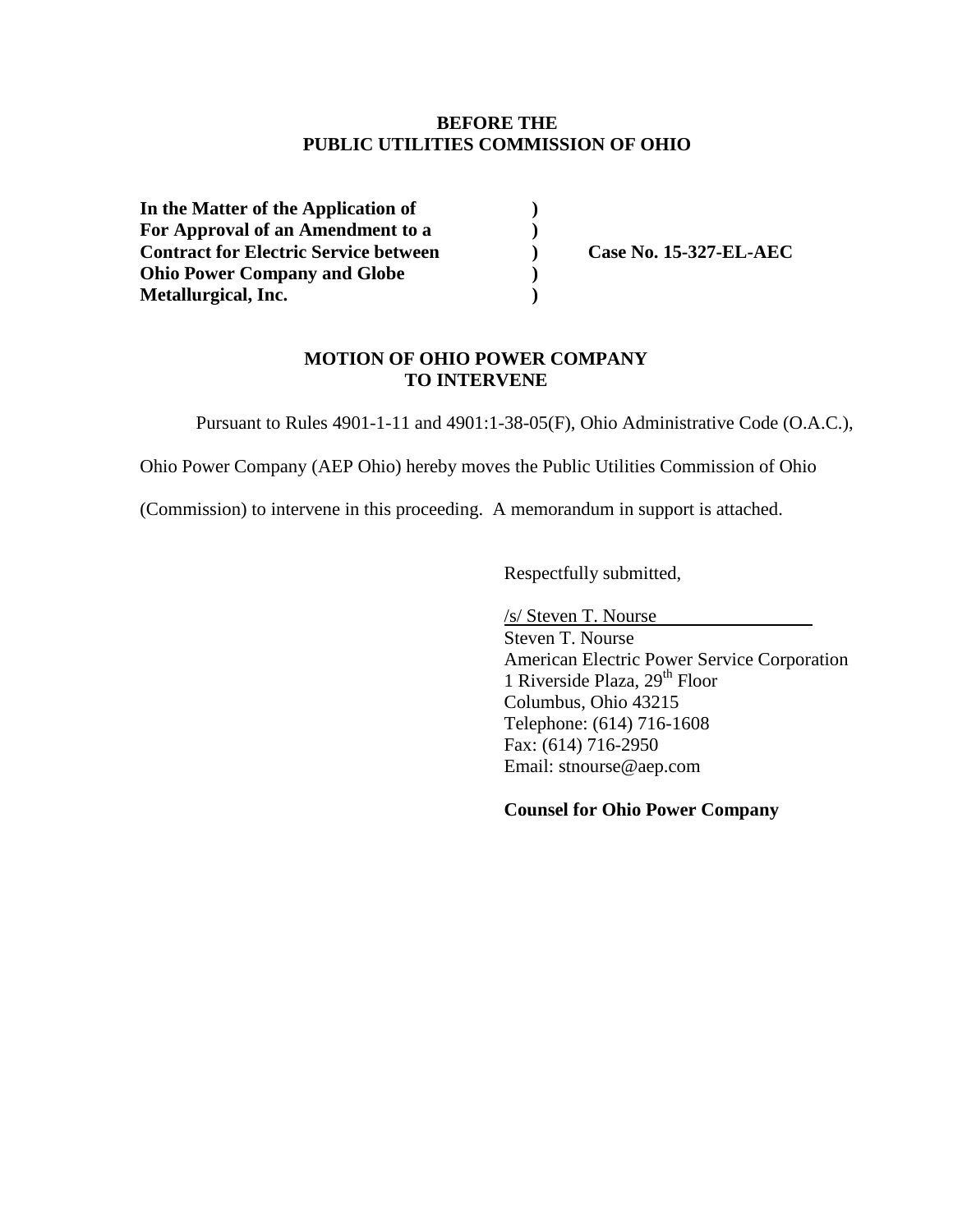#### **MEMORANDUM IN SUPPORT**

On February 13, 2015, Globe Metallurgical, Inc. (Globe) filed an application for

approval of an amendment to the reasonable arrangement between Globe and AEP Ohio.

AEP Ohio respectfully requests that it be permitted to intervene in this proceeding.

Section 4901-1-11 (A) (2), Ohio Admin. Code, provides:

(A) Upon timely motion, any person shall be permitted to intervene in a proceeding upon a showing that:

(2) The person has a real and substantial interest in the proceeding, and the person is so situated that the disposition of the proceeding may, as a practical matter, impair or impede his or her ability to protect that interest, unless the person's interest is adequately represented by existing parties.

Further, §4901-1-11 (B), Ohio Admin. Code provides:

(B) In deciding whether to permit intervention under paragraph (A) (2 of this rule, the commission, the legal director, the deputy legal director, or an attorney examiner shall consider:

(1) The nature and extent of the prospective intervenor's interest.

(2) The legal position advanced by the prospective intervenor and its probable relation to the merits of the case.

(3) Whether the intervention by the prospective intervenor will unduly prolong or delay the proceedings.

(4) Whether the prospective intervenor will significantly contribute to full development and equitable resolution of the factual issues.

(5) The extent to which the person's interest is represented by existing parties. $<sup>1</sup>$  $<sup>1</sup>$  $<sup>1</sup>$ </sup>

Regarding these criteria, AEP Ohio's clear and direct interest is as the party to the

contract. AEP Ohio's intervention will not prolong or delay this proceeding. Further,

AEP Ohio has a vital interest in ensuring full recovery of foregone revenues (aka delta

<span id="page-1-0"></span><sup>&</sup>lt;sup>1</sup> Factors (B) (1) – (4) are consistent with §4903.221 (B), Ohio Rev. Code.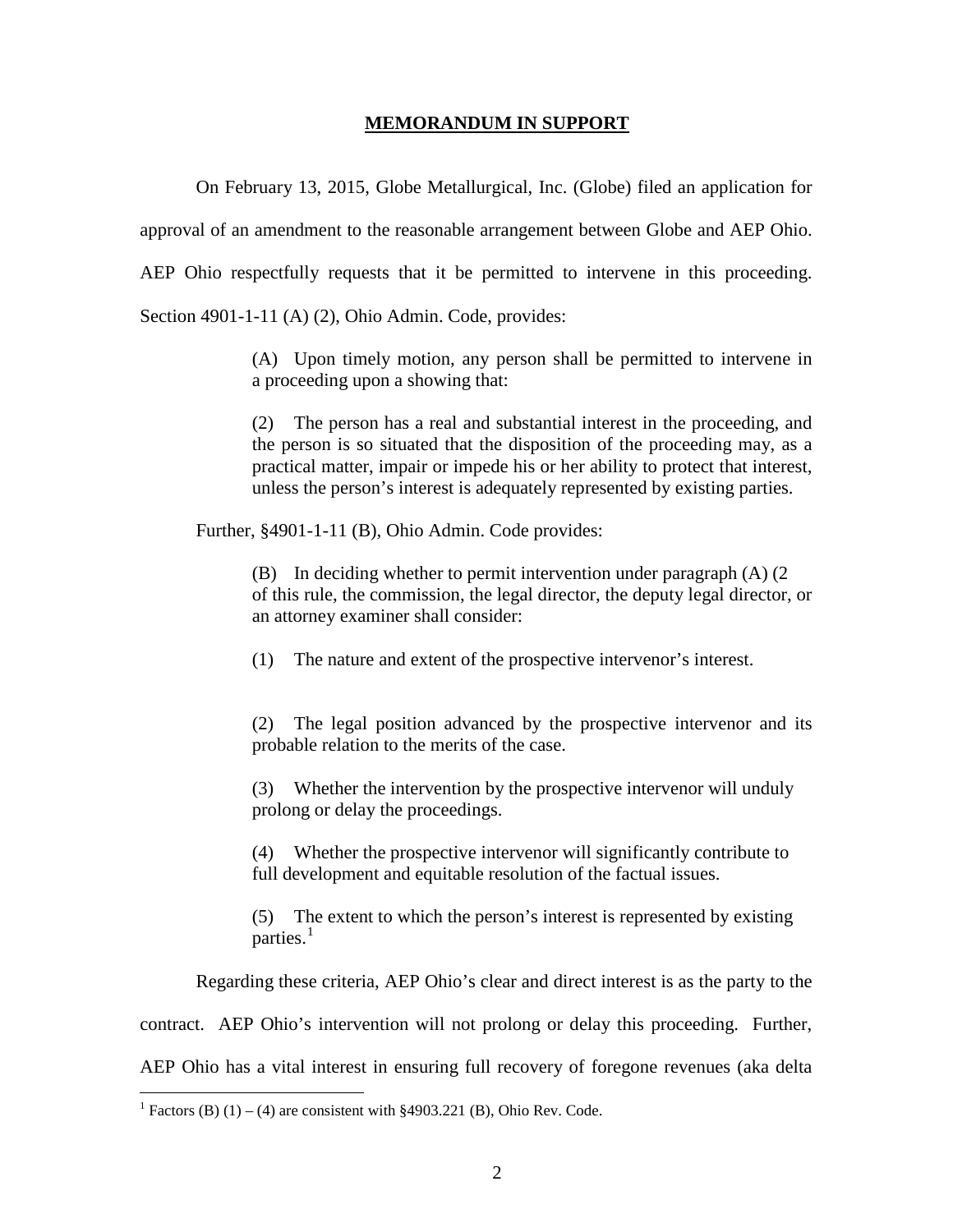revenues) related to the proposal. Moreover, as the party to the proposed amended contract AEP Ohio will be in a unique position to contribute to the full development and equitable resolution of any factual issues that might arise in the proceeding.

Respectfully submitted,

/s/ Steven T. Nourse Steven T. Nourse, Counsel of Record American Electric Power Service Corporation 1 Riverside Plaza, 29<sup>th</sup> Floor Columbus, Ohio 43215 Telephone: (614) 716-1608 Fax: (614) 716-2950 Email: [stnourse@aep.com](mailto:stnourse@aep.com)

# **Counsel for Ohio Power Company**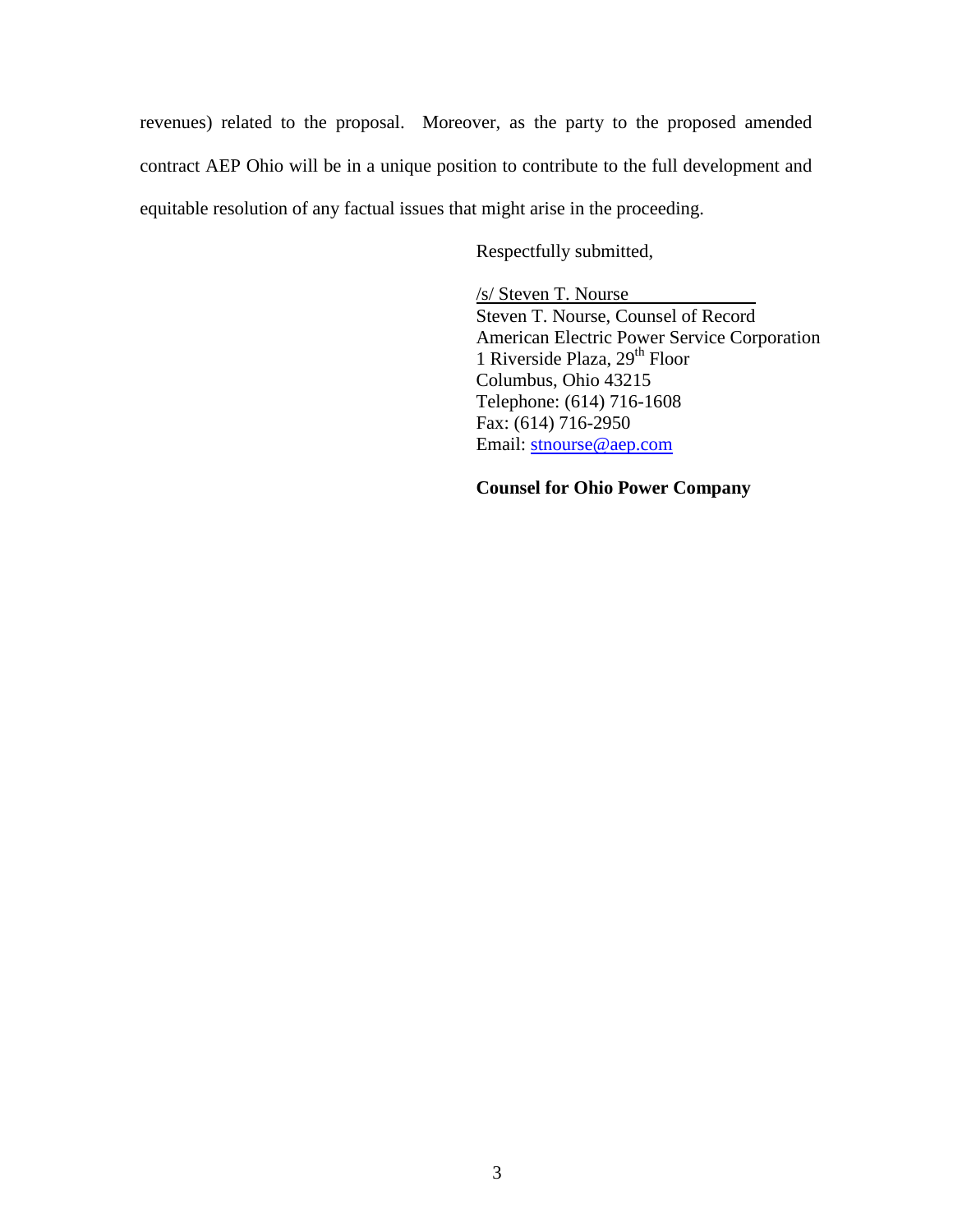# **CERTIFICATE OF SERVICE**

I hereby certify that a copy of the foregoing the Ohio Power Company's *Motion to* 

*Intervene* was served by U.S. Mail upon counsel identified below this 5<sup>th</sup> day of March 2015.

/s/ Steven T. Nourse Steven T. Nourse

M Howard Petricoff VORYS, SATER, SEYMOUR AND PEASE LLP 52 E Gay Street Columbus, OH 43215 [mhpetricoff@vorys.com](mailto:mhpetricoff@vorys.com)